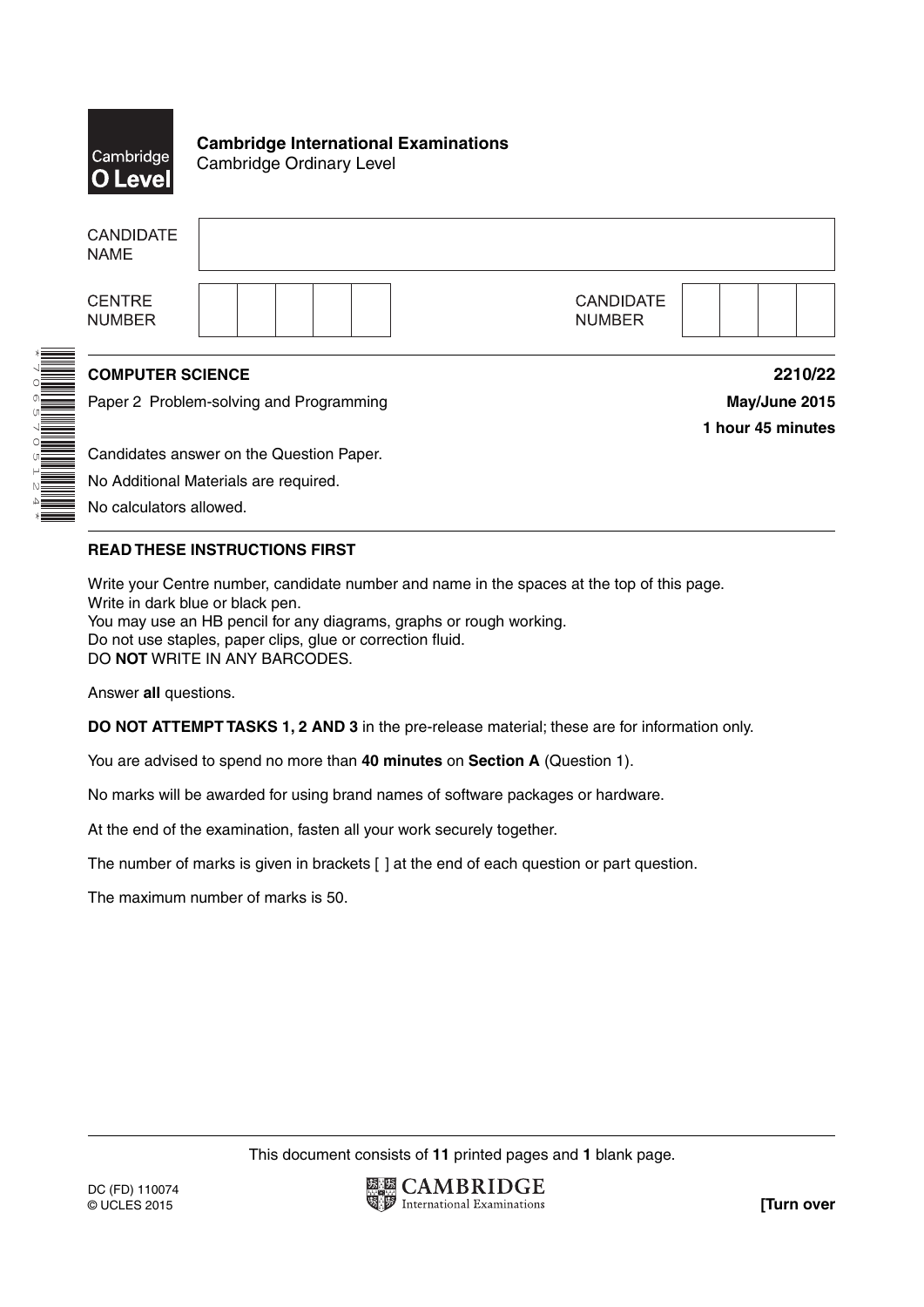## **Section A**

## **You are advised to spend no longer than 40 minutes answering this section.**

## **Here is a copy of the pre-release material.**

**DO NOT** attempt Tasks 1, 2 and 3 now.

Use the pre-release material and your experience from attempting the tasks before the examination to answer Question 1.

#### **Pre-release Material**

Write and test a program to complete the **three** tasks.

## **TASK 1**

A school keeps records of the weights of each pupil. The weight, in kilograms, of each pupil is recorded on the first day of term. Input and store the weights and names recorded for a class of 30 pupils. You must store the weights in a one-dimensional array and the names in another onedimensional array. All the weights must be validated on entry and any invalid weights rejected. You must decide your own validation rules. You may assume that the pupils' names are unique. Output the names and weights of the pupils in the class.

## **TASK 2**

The weight, in kilograms, of each pupil is recorded again on the last day of term. Calculate and store the difference in weight for each pupil.

# **TASK 3**

For those pupils who have a difference in weight of more than 2.5 kilograms, output, with a suitable message, the pupil's name, the difference in weight and whether this is a rise or a fall.

Your program must include appropriate prompts for the entry of data. Error messages and other outputs need to be set out clearly and understandably. All variables, constants and other identifiers must have meaningful names. Each task must be fully tested.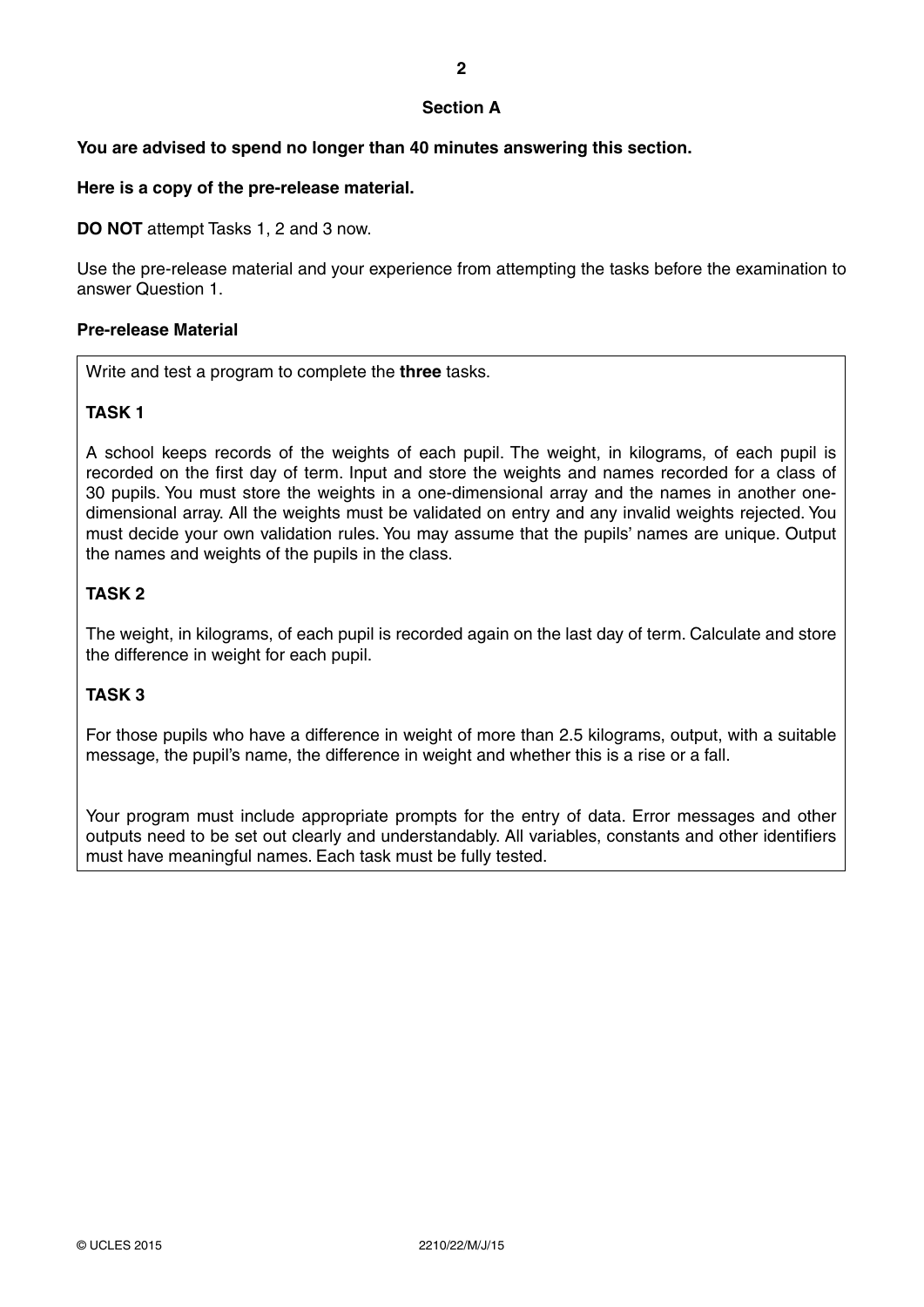|  |  |  | (a) All variables, constants and other identifiers should have meaningful names. |
|--|--|--|----------------------------------------------------------------------------------|
|--|--|--|----------------------------------------------------------------------------------|

(i) Declare the array to store the pupils' names.

# 

(ii) Declare the array to store the pupils' weights.

(iii) It has been decided to record the weights for the whole school of 600 pupils rather than one class.

Write suitable new declarations for these two arrays.

(b) Write an algorithm to complete Task 2, using either pseudocode, programming statements or a flowchart. Use weights for the whole school. You should assume that Task 1 has already been completed.

| $-[5]$ |
|--------|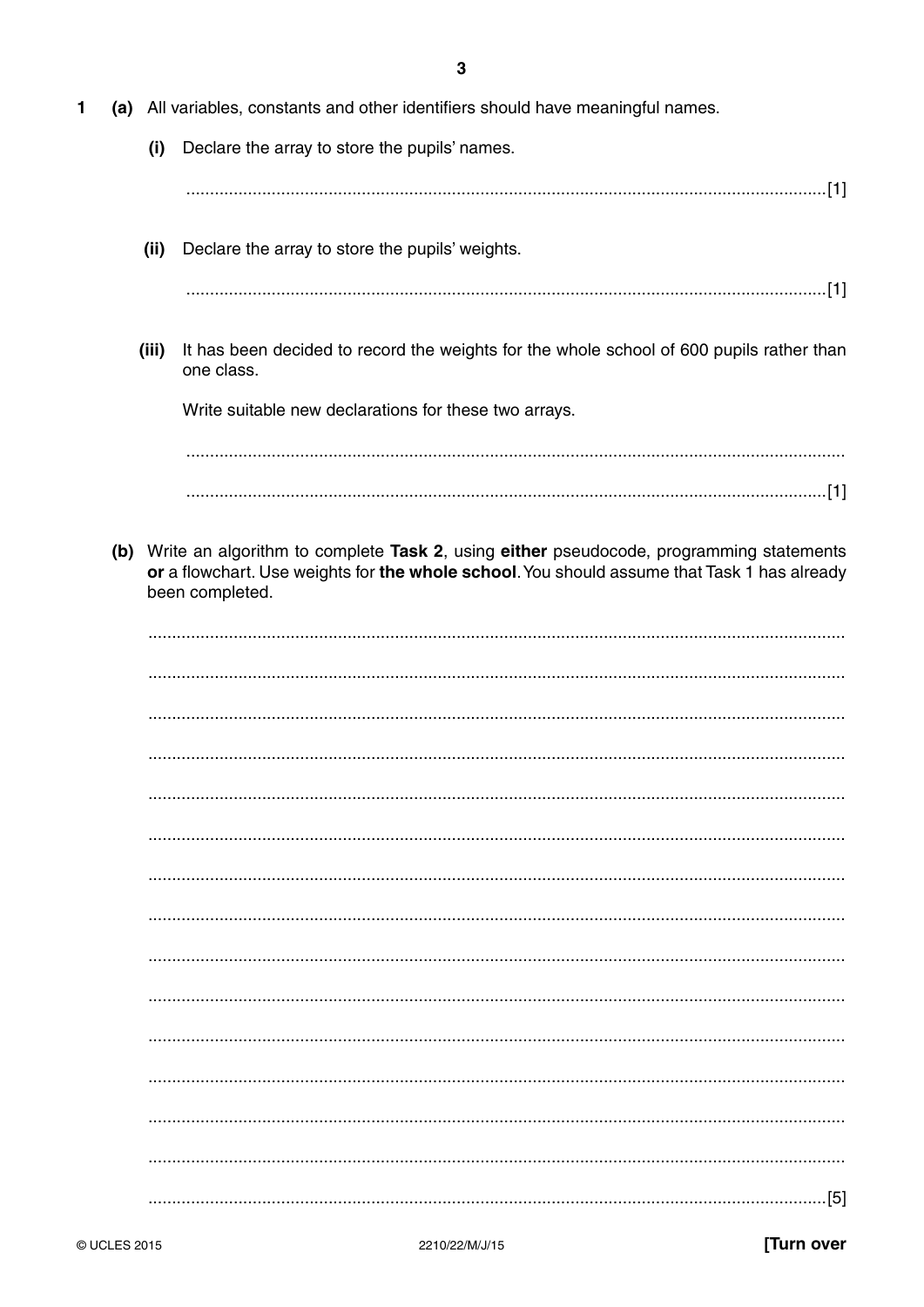$\overline{\mathbf{4}}$ 

| $(c)$ (i) | Describe suitable validation rules for Task 1.                                                                          |
|-----------|-------------------------------------------------------------------------------------------------------------------------|
|           |                                                                                                                         |
|           |                                                                                                                         |
|           |                                                                                                                         |
|           |                                                                                                                         |
| (ii)      | Give two pupil weights that you could use to check the validation used in Task 1. Explain<br>why you chose each weight. |
|           |                                                                                                                         |
|           |                                                                                                                         |
|           |                                                                                                                         |
|           |                                                                                                                         |
|           |                                                                                                                         |
|           |                                                                                                                         |
|           | Task 3). You may include pseudocode or programming statements as part of your explanation.                              |
|           |                                                                                                                         |
|           |                                                                                                                         |
|           |                                                                                                                         |
|           |                                                                                                                         |
|           |                                                                                                                         |
|           |                                                                                                                         |
|           |                                                                                                                         |
|           |                                                                                                                         |
|           |                                                                                                                         |
|           |                                                                                                                         |
|           |                                                                                                                         |
|           |                                                                                                                         |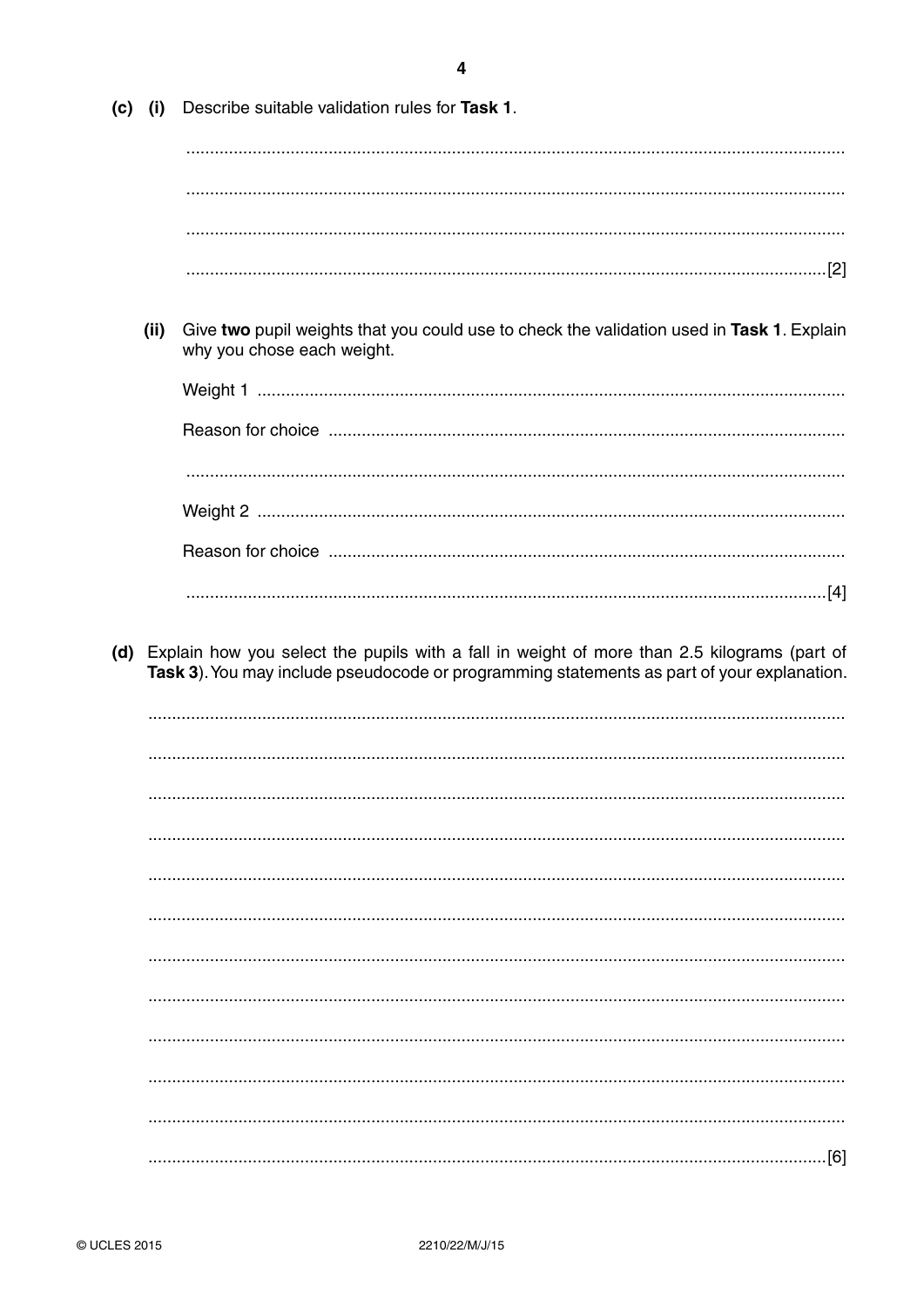#### **Section B**

 $\overline{2}$ Read this section of program code that should input 30 positive numbers and then output the largest number input.

```
Large = 9999\mathbf{1}2^{\circ}Counter = 03 WHILE Counter > 30
  DO
\overline{4}5<sup>5</sup>INPUT Num
6\overline{6}IF Num < Large THEN Large = Num
\overline{7}Counter = Counter - 1ENDWHILE
8
9
    PRINT Large
```
There are four errors in this code.

Locate these errors and suggest a corrected piece of code for each error.

| $\begin{minipage}[c]{0.9\linewidth} \begin{tabular}{l} \hline \textbf{0.01} \end{tabular} \end{minipage} \begin{minipage}[c]{0.9\linewidth} \begin{tabular}{l} \hline \textbf{0.01} \end{tabular} \end{minipage} \end{minipage} \begin{minipage}[c]{0.9\linewidth} \begin{tabular}{l} \hline \textbf{0.01} \end{tabular} \end{minipage} \end{minipage} \begin{minipage}[c]{0.9\linewidth} \begin{tabular}{l} \hline \textbf{0.01} \end{tabular} \end{minipage} \end{minipage} \begin{minipage}[$ |
|--------------------------------------------------------------------------------------------------------------------------------------------------------------------------------------------------------------------------------------------------------------------------------------------------------------------------------------------------------------------------------------------------------------------------------------------------------------------------------------------------|
|                                                                                                                                                                                                                                                                                                                                                                                                                                                                                                  |
|                                                                                                                                                                                                                                                                                                                                                                                                                                                                                                  |
|                                                                                                                                                                                                                                                                                                                                                                                                                                                                                                  |
|                                                                                                                                                                                                                                                                                                                                                                                                                                                                                                  |
|                                                                                                                                                                                                                                                                                                                                                                                                                                                                                                  |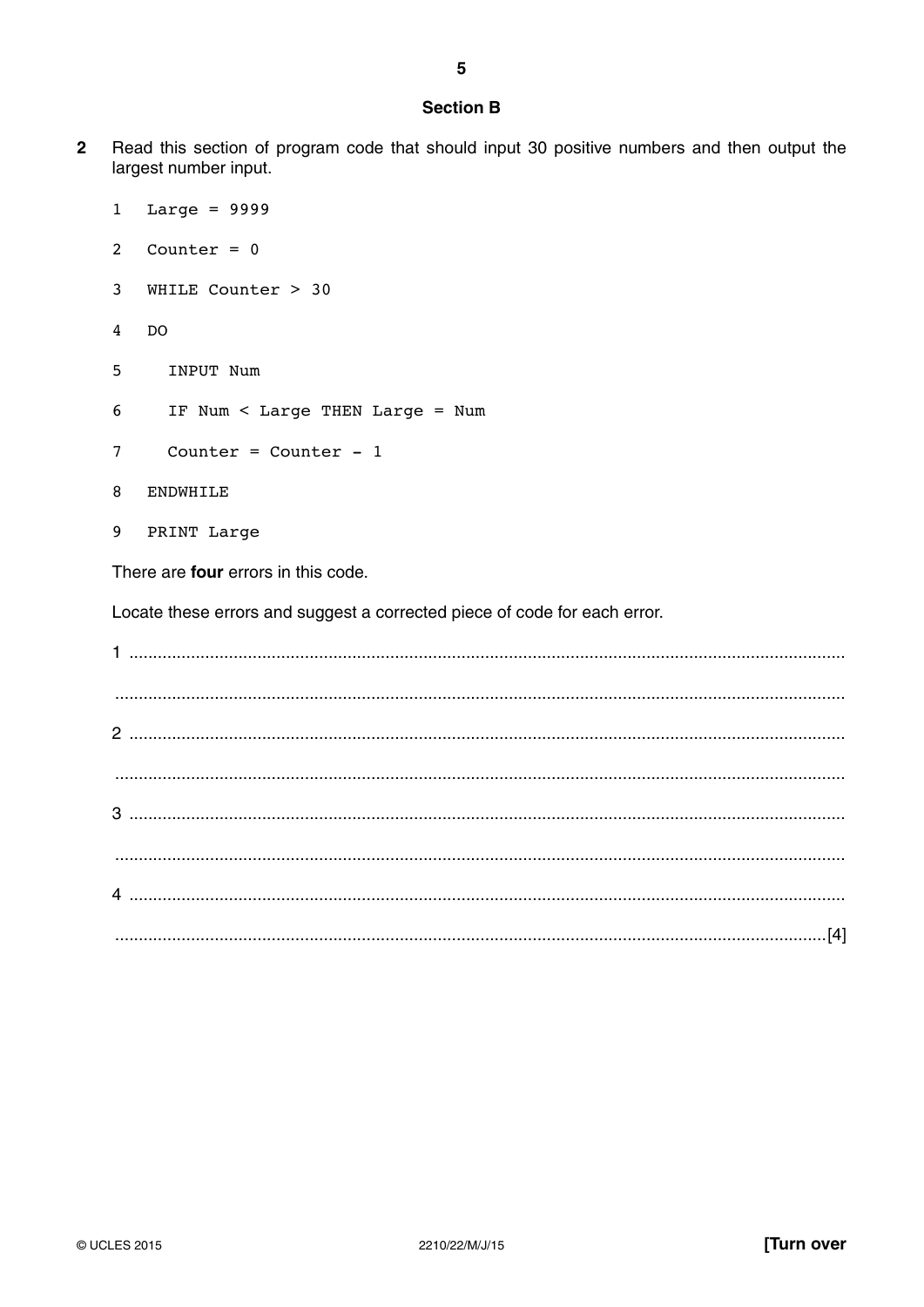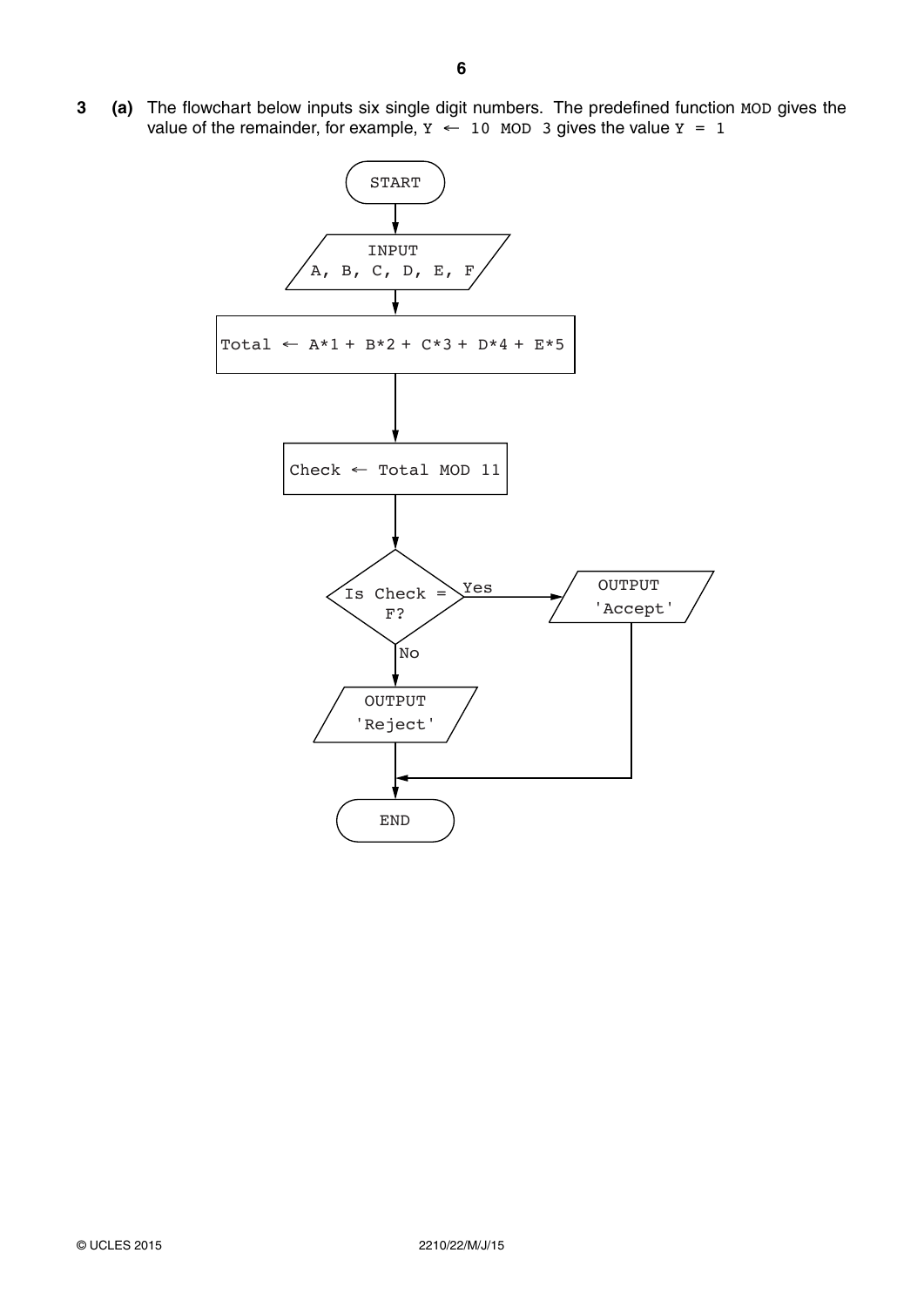Complete a trace table for each of the two sets of input data.

Set 1 5, 2, 4, 3, 1, 5

Set 2  $3, 2, 1, 0, 7, 3$ 

**Trace table set 1** 5, 2, 4, 3, 1, 5

| Ē | В | С | D | F | F | Total | Check   Output |  |
|---|---|---|---|---|---|-------|----------------|--|
|   |   |   |   |   |   |       |                |  |
|   |   |   |   |   |   |       |                |  |
|   |   |   |   |   |   |       |                |  |

**Trace table set 2** 3, 2, 1, 0, 7, 3

| В | r<br>u | D | Е | F. | Total   Check   Output |  |
|---|--------|---|---|----|------------------------|--|
|   |        |   |   |    |                        |  |
|   |        |   |   |    |                        |  |
|   |        |   |   |    |                        |  |

 $[4]$ 

(b) State the purpose of the flowchart in part (a).

(c) Identify a problem with this flowchart and explain how to correct it.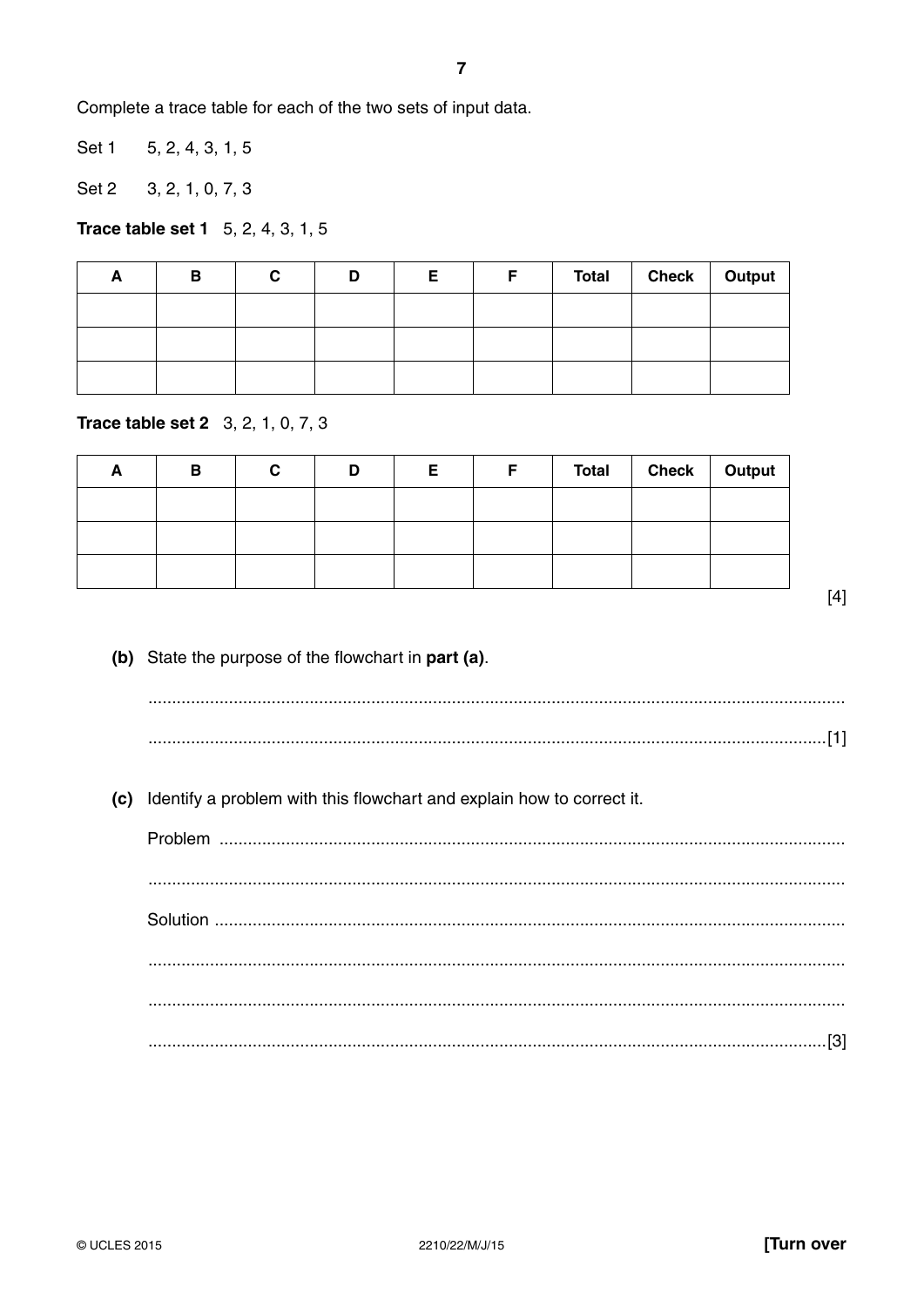4 Four programming concepts and four examples of programming code are shown below.

Draw a line to link each programming concept to the correct example of programming code.



 $[4]$ 

(a) Write an algorithm, using pseudocode and a FOR ... TO ... NEXT loop structure, to input 5 1000 numbers into an array.

(b) Rewrite your algorithm using another loop structure.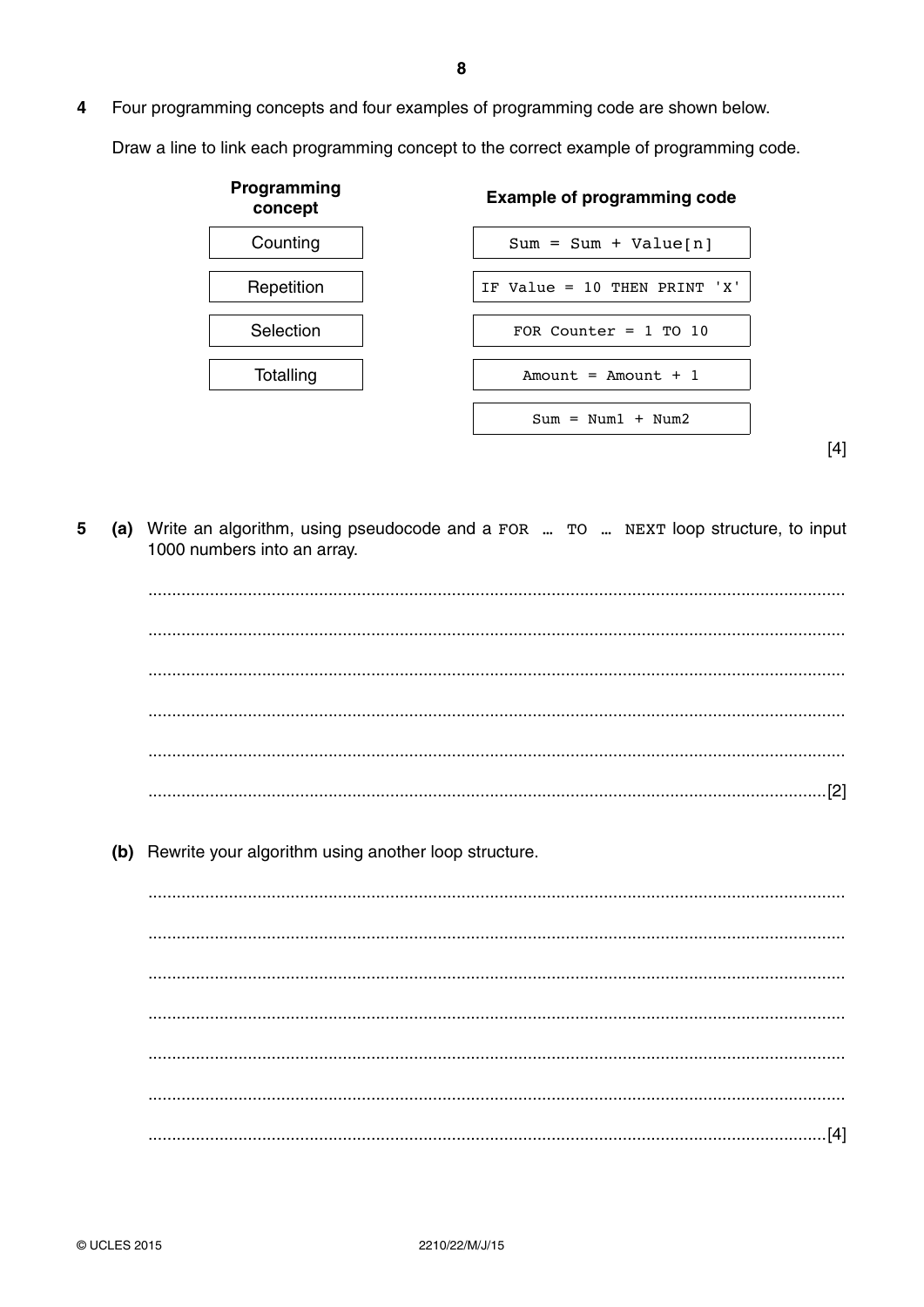**Question 6 begins on page 10.**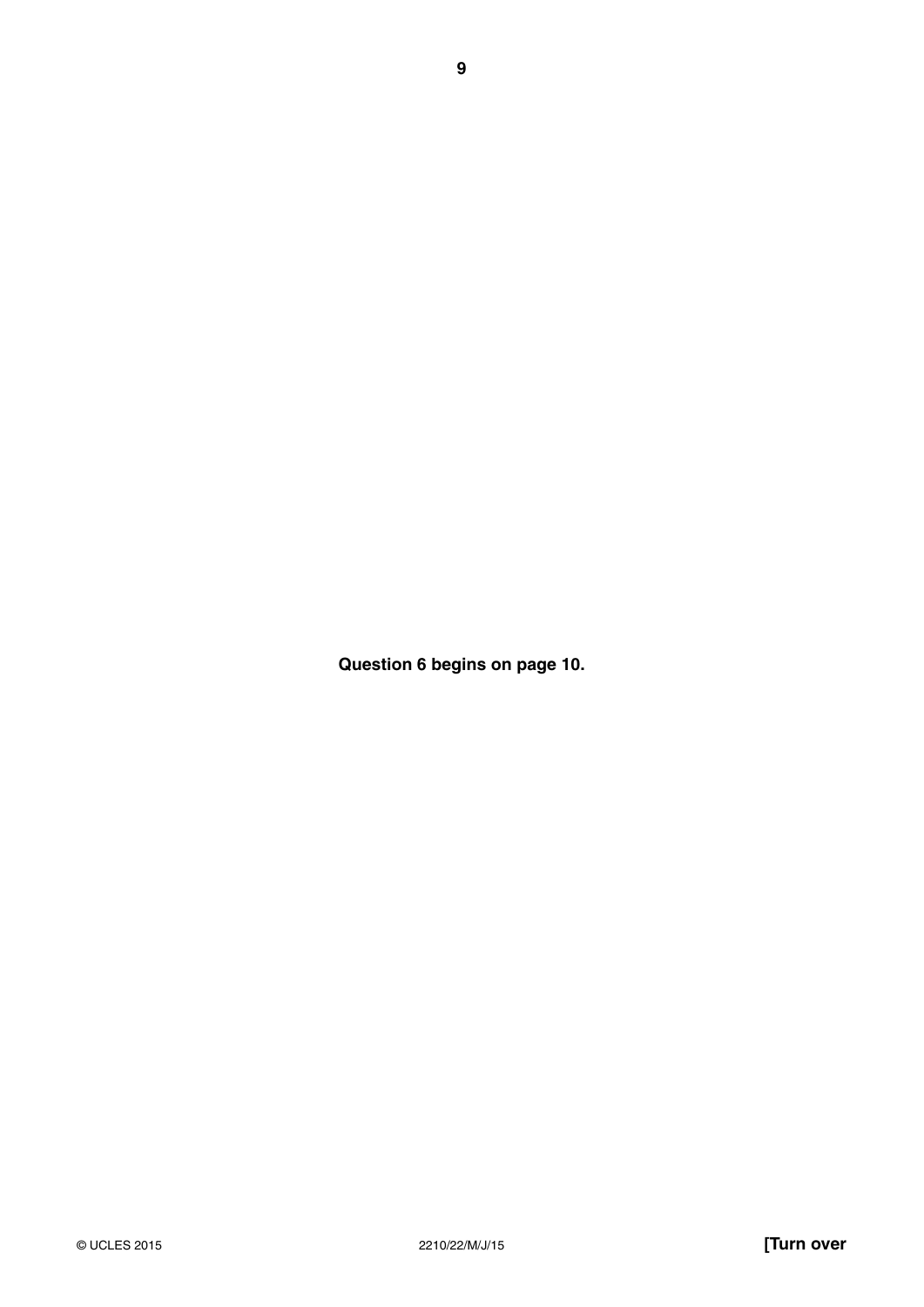**6** A database, MARKS, was set up to record the test results for a class of students. Part of the database is shown below.

| <b>Student Name</b> | <b>Class ID</b> | <b>Maths</b> | <b>English</b> | <b>Science</b> | <b>History</b> | Geography |
|---------------------|-----------------|--------------|----------------|----------------|----------------|-----------|
| Paul Smith          | 0017            | 70           | 55             | 65             | 62             | 59        |
| Ravi Gupta          | 0009            | 29           | 34             | 38             | 41             | 44        |
| Chin Hwee           | 0010            | 43           | 47             | 50             | 45             | 52        |
| John Jones          | 0013            | 37           | 67             | 21             | 28             | 35        |
| Diana Abur          | 0001            | 92           | 88             | 95             | 89             | 78        |
| Rosanna King        | 0016            | 21           | 13             | 11             | 27             | 15        |

 **(a)** Give the number of fields that are in each record.

...............................................................................................................................................[1]

 **(b)** State which field you would choose for the primary key.

...................................................................................................................................................

Give a reason for choosing this field.

 ................................................................................................................................................... ...............................................................................................................................................[2]

 **(c)** The query-by-example grid below selects all students with more than 60 marks in History or more than 60 marks in Geography.

| Field:    | <b>Student Name</b> | History      | Geography    |
|-----------|---------------------|--------------|--------------|
| Table:    | <b>MARKS</b>        | <b>MARKS</b> | <b>MARKS</b> |
| Sort:     | Ascending           |              |              |
| Show:     | ✓                   |              |              |
| Criteria: |                     | >60          |              |
| or:       |                     |              | >60          |

Show what would be output.

 ................................................................................................................................................... ...............................................................................................................................................[2]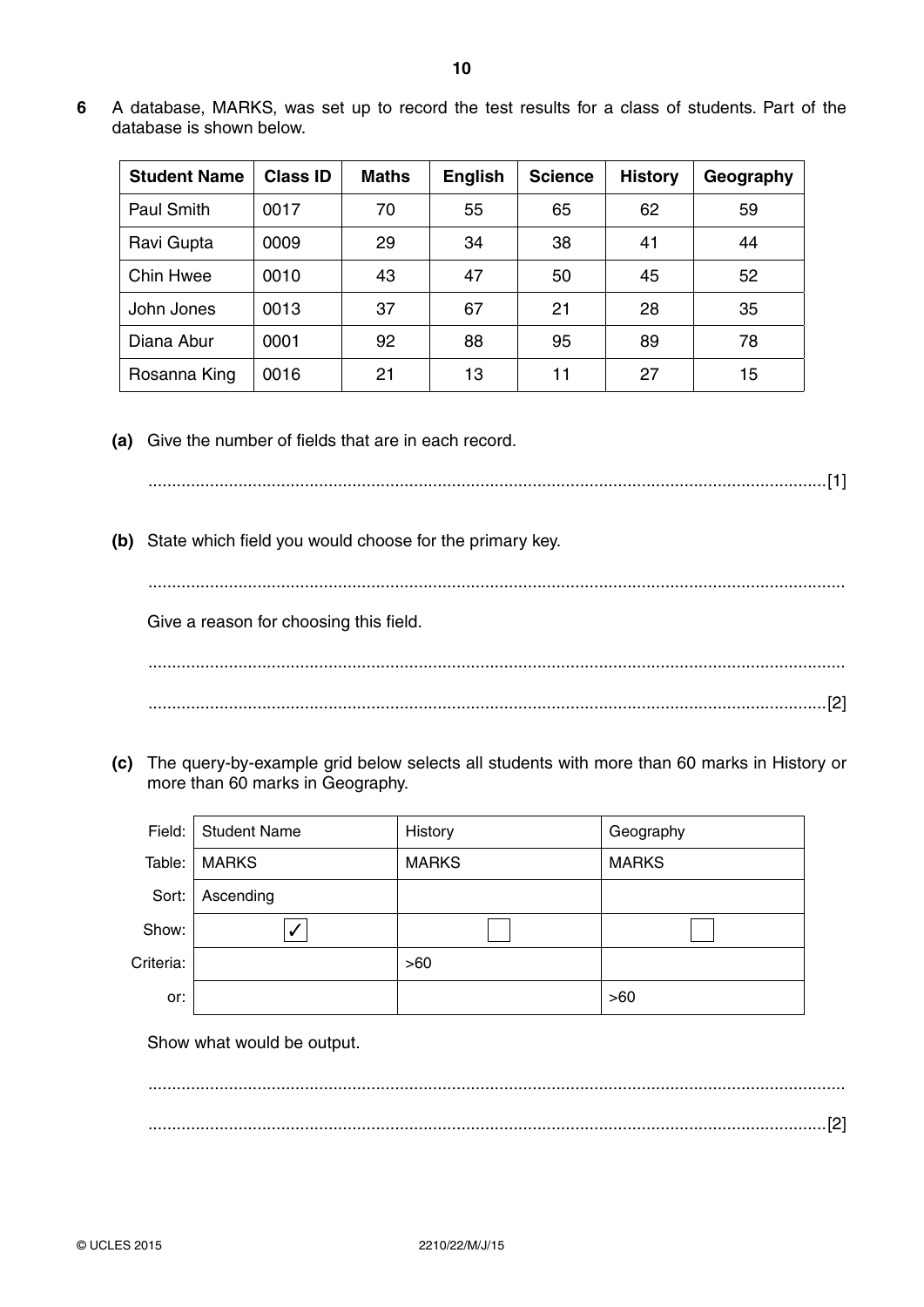**(d)** Complete the query-by-example grid below to select and show the student names only of all students with less than 40 marks in both Maths and English.

| Field:    |  |  |
|-----------|--|--|
| Table:    |  |  |
| Sort:     |  |  |
| Show:     |  |  |
| Criteria: |  |  |
| or:       |  |  |

[3]